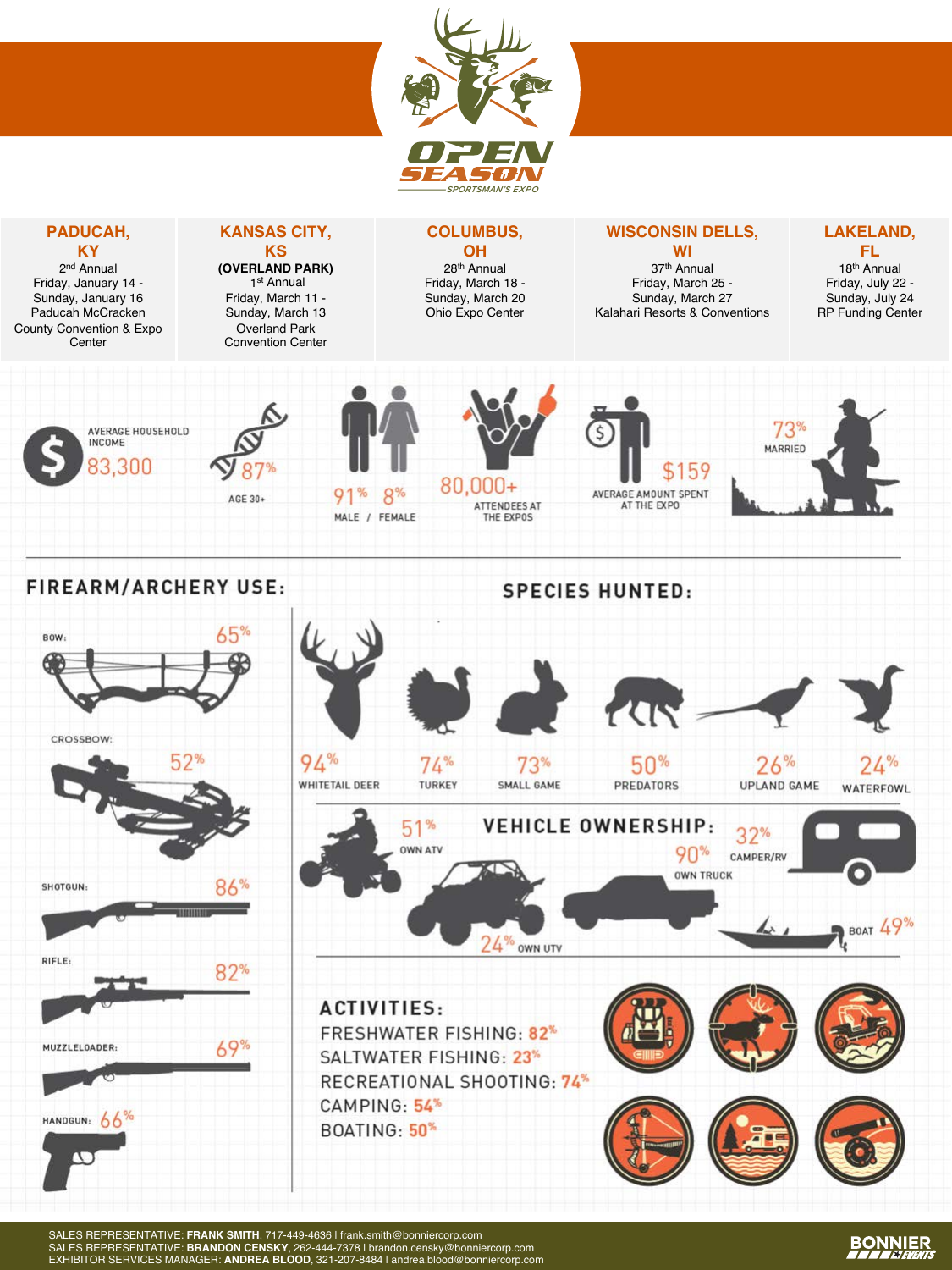

# **REGISTER ONLINE**

## **OPENSEASONSPORTSMANSEXPO.COM/BECOME-AN-EXHIBITOR**

## **BOOTH RATES**

|                                                                             | ΚY<br>January<br>14-16           | KS<br>March<br>$11 - 13$      | OН<br>March<br>18-20          | WI<br>March<br>25-27          | FL<br>July<br>$22 - 24$       |
|-----------------------------------------------------------------------------|----------------------------------|-------------------------------|-------------------------------|-------------------------------|-------------------------------|
| <b>Standard Booth Rates</b><br>10'x10'                                      | \$525<br>Add \$100 Per<br>Corner | \$525<br>Add \$100 Per Corner | \$725<br>Add \$100 Per Corner | \$725<br>Add \$100 Per Corner | \$525<br>Add \$100 Per Corner |
| <b>Multi Show Discount</b><br>\$50 off per 10'x10'<br>(Three Shows or More) | $-$ \$50.00                      | $-$ \$50.00                   | $-$ \$50.00                   | $-$ \$50.00                   | $-$ \$50.00                   |

#### **KY, KS & FL**

**BULK RATE:** 800 SF and above will be \$3.25/SF for ATVs/Off-Road Vehicles, Trucks, RVs/Campers, Boats, Trailers & Structures.

**NON-PROFIT/CONSERVATION GROUP RATE:** \$375 Per 10'x10'

#### **OH & WI**

**BULK RATE:** 800 SF and above will be \$4.00/SF for ATVs/Off-Road Vehicles, Trucks, RVs/Campers, Boats, Trailers & Structures.

#### **NON-PROFIT/CONSERVATION**

**GROUP RATE:** \$575 Per 10'x10'

#### **DEPOSIT TERMS**

#### **KY & KS**

- 10'x10' \$150 required deposit per expo
- 10'x20' or larger \$300 required deposit per expo
- Pre-Season deposits require full payment by November 15<sup>th</sup>, 2021
- No deposits after November 15<sup>th</sup>, 2021 full payment only

#### **OH & WI**

- 10'x10' \$300 required deposit per expo
- 10'x20' or larger \$600 required deposit per expo
- Pre-Season deposits require full payment by November 15th, 2021
- No deposits after November 15<sup>th</sup>, 2021 full payment only

#### **FL**

- 10'x10' \$150 required deposit per expo
- 10'x20' or larger \$300 required deposit per expo
- Pre-Season deposits require full payment by May 1st, 2022
- No deposits after May 1st, 2022- full payment only





## **BONNIER**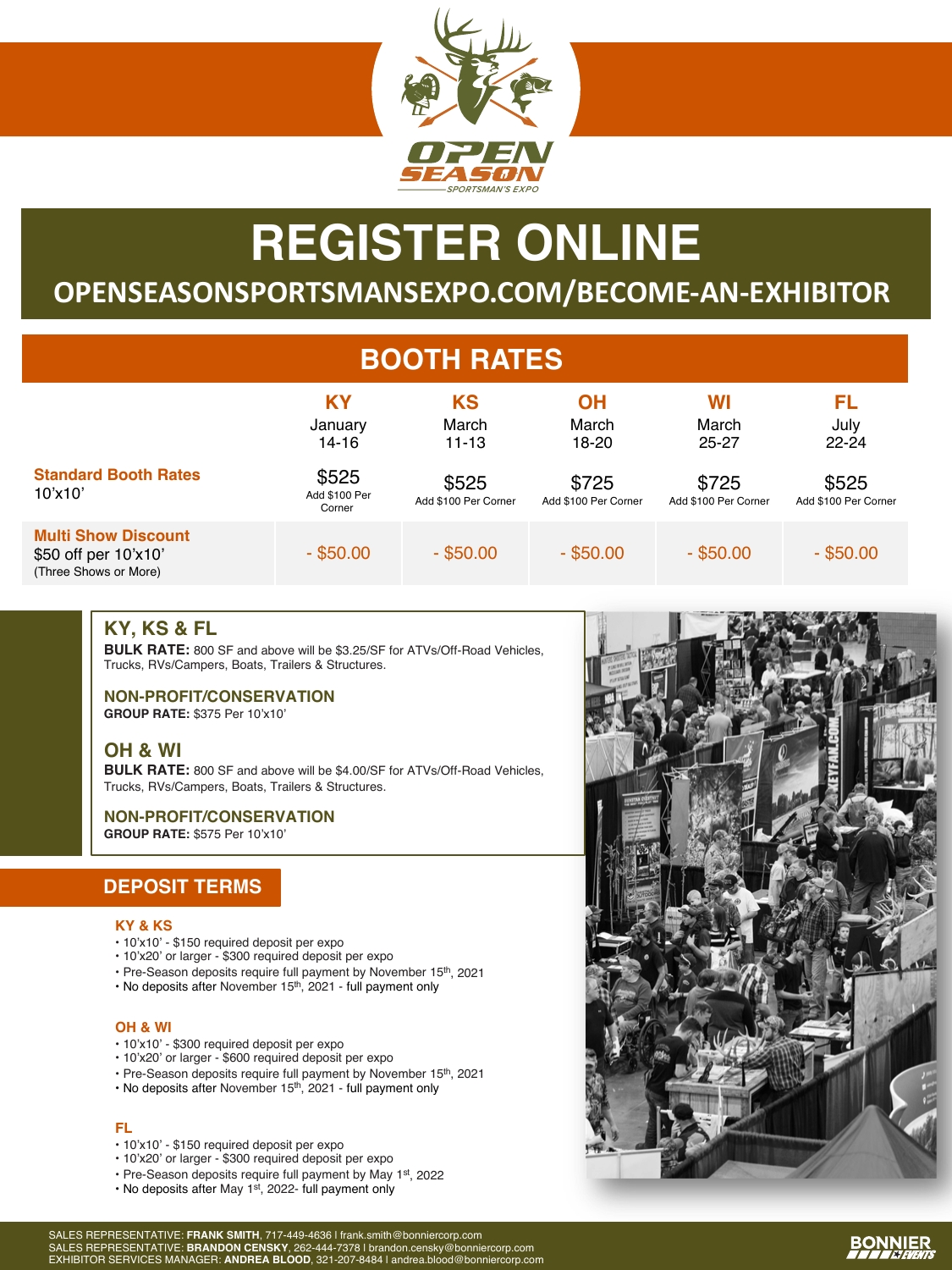



## **OFFICIAL NATIONAL SERIES SPONSOR BENEFITS**

- $\Box$  Digital package with Open Season Sportsman's Expo
- $\Box$  Local print, billboard, TV, fliers, direct mail, promo opt-in e-blasts, social and PR.
- $\Box$  On site signage, show guides and event website.
- $\Box$  Additional actual cost of booth space will be added to order.

**INVESTMENT: \$30,000**

## **OFFICIAL STATE EVENT SPONSOR BENEFITS**

- □ Local print, billboard, TV, fliers, direct mail, promo opt-in e-blasts, social and PR.
- $\Box$  On site signage, show guides and event website.
- $\Box$  One 10'x10' booth space will be included.
- $\Box$  25 Complimentary tickets.

#### **INVESTMENT | KY, KS, FL: \$5,000 EACH INVESTMENT | OH, WI: \$7,500 EACH**

## **OFFICIAL PRESENTING SPONSOR BENEFITS**

**(ALL SIX OPEN SEASON SPORTSMAN'S EXPOS)**

- $\Box$  Digital package w/ Open Season Sportsman's Expo
- $\Box$  Local print, billboard, TV, fliers, radio, direct mail, promo opt-in e-blasts, social and PR.
- $\Box$  On site signage, show guides and event website.
- $\Box$  Naming 'presented by' rights on event website and show guides.
- $\Box$  Only 1 presenting sponsorship available per year.
- □ Booth Space Included size TBD

**CALL FOR PRICING**

#### **ADDITIONAL OPPORTUNITIES:**

| Trail Camera Photo Contest(s)                        | \$1,500              |
|------------------------------------------------------|----------------------|
| Trophy Deer Contest &<br>Display(s)                  | \$1,500              |
| Seminar Area(s)                                      | \$1,500              |
| Bow Tryout Area(s)                                   | \$1,500              |
| Door Prize Area(s)                                   | \$1,500              |
| Naming Rights to Main Exhibit<br>Hall(s)             | \$5,000              |
| Shopping Bags (25,000)<br>(bags provided by sponsor) | \$5,000              |
| Ticket Sponsor I KY, KS, FL                          | \$2,500<br>Each Expo |
| Ticket Sponsor I OH, WI                              | \$3,500<br>Each Expo |
| Ticket Sponsor   ALL 5 EXPOS                         | \$7,500              |

## **REGISTER ONLINE: FIELDANDSTREAMEXPO.COM/BECOME-AN-EXHIBITOR**

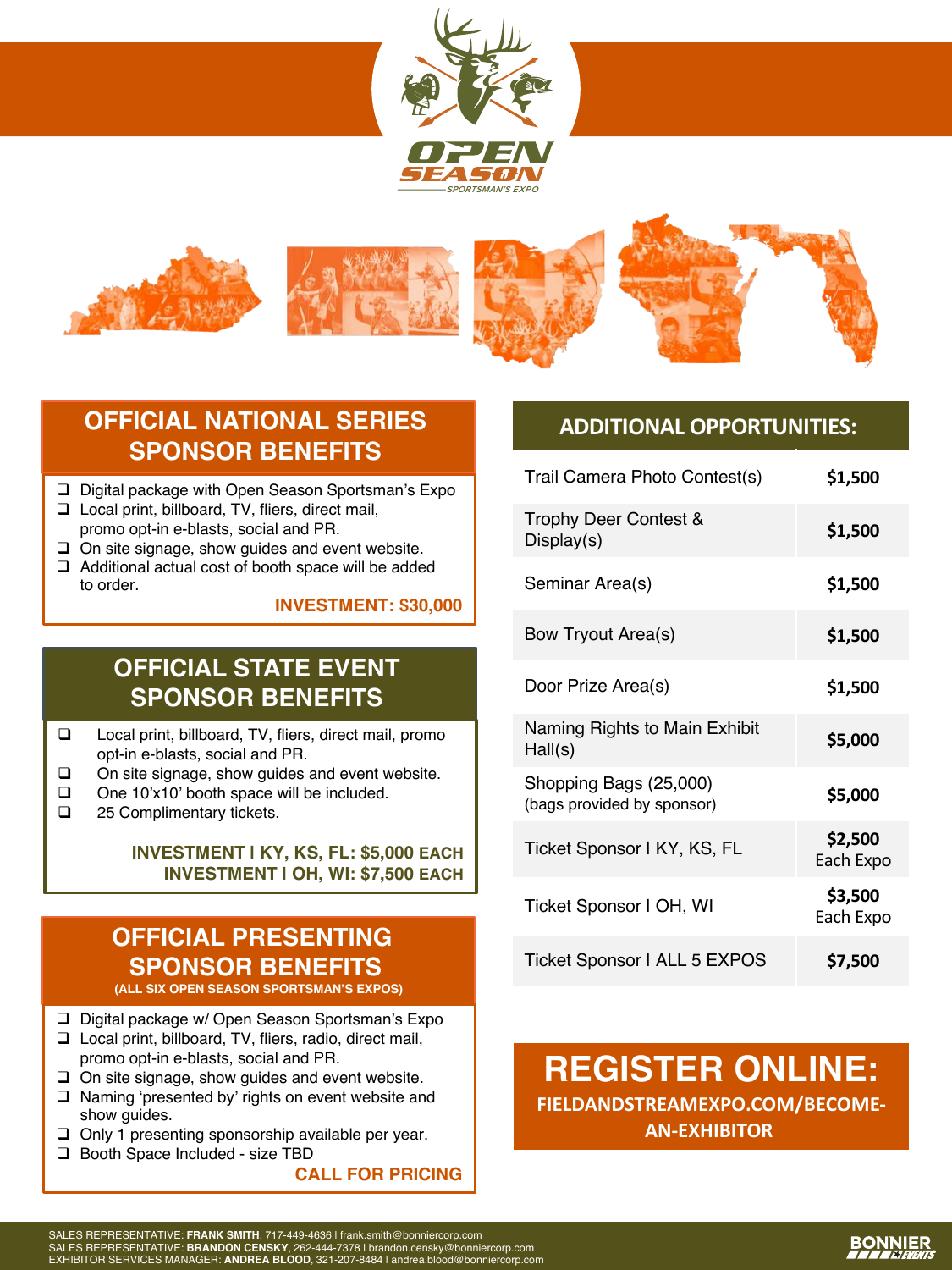

#### **ATTENDEE SHOW GUIDE AD UNITS**

| Full Page Ad                                  | \$1,000 |
|-----------------------------------------------|---------|
| 1/2 Page Ad                                   | \$500   |
| 1/3 Page Ad                                   | \$250   |
| 1/6 Page Ad                                   | \$150   |
| Enhanced Listing in Attendee Show Guide       | \$75    |
| <b>Enhanced Listing Online Exhibitor List</b> | \$100   |

#### **\* KS, OH, WI -** (SOLD AS 3 EXPOS COMBINED)

Ad deadlines are 21 days prior to each expo start.

## **Exclusive Value Package = \$575**

- 1/6 Page Ad (Upgrade to 1/3 for an additional (\$100)
- Logo on Print & Digital Floorplan
- Enhanced Listing Digital Exhibitor List
- Add \$50 to any ad size and get the enhanced listing in the Show Guide.

**POST IT AD** (FRONT COVER OF SHOW GUIDE) **KY** - \$1,000 **KS, OH, WI** - \$5,000 (all three shows) **FL** - \$1,000 5x show combo price - \$5,500